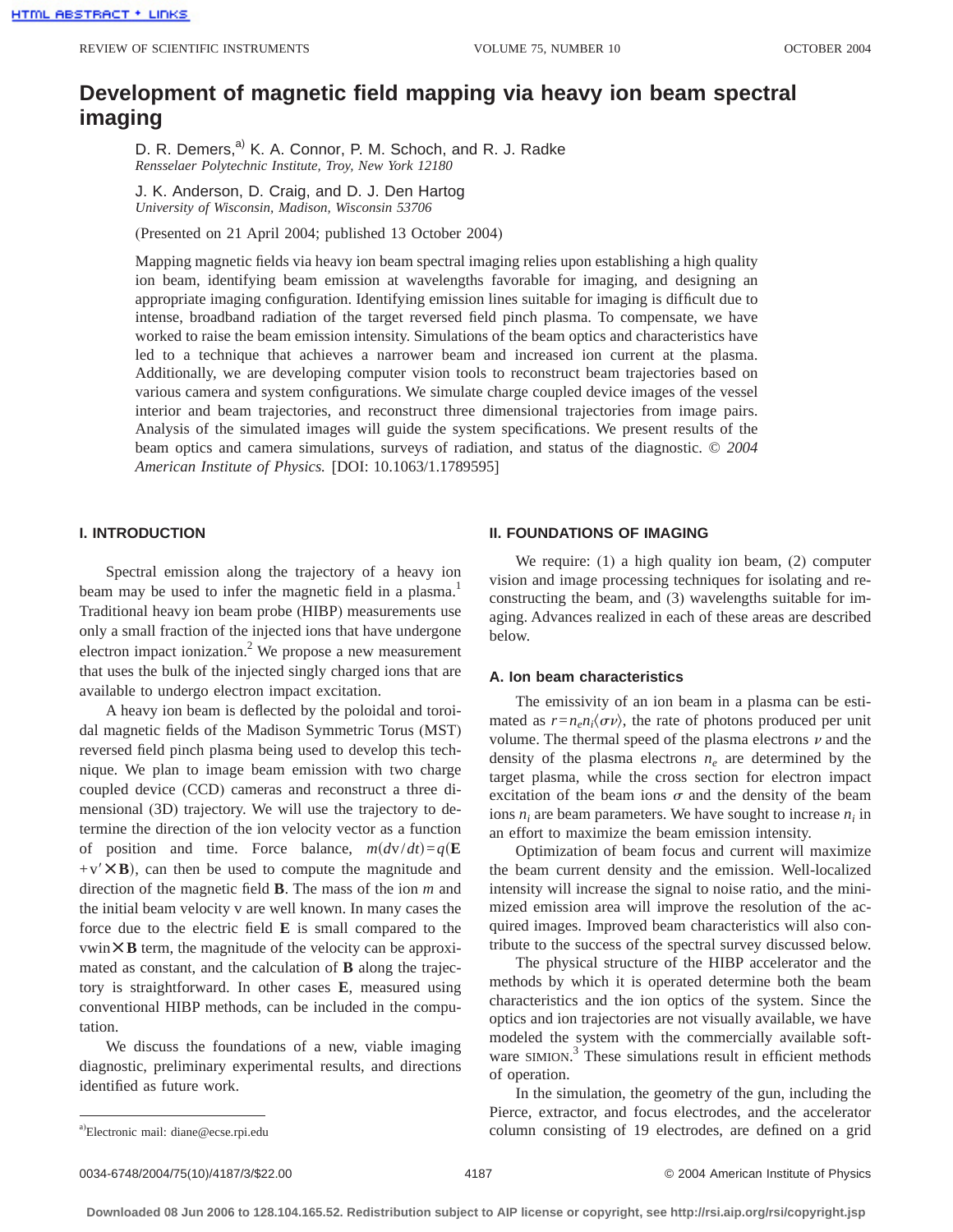

FIG. 1. (Color online) (a) Simulation of HIBP accelerator and ion beam (not to scale) that is well focused near the plasma. (b) Closeup of accelerator and beam. Beam is being focused by five rightmost column electrodes.

with a resolution of 1/32 in. The characteristics of the ion source, including the dimensions, mass, and ionization state, are prescribed. In the simulations we fix the voltage of the Pierce electrode and manually adjust the voltages of all other electrodes; conventional operation applies a nearly uniform gradient across the 19 column electrodes. We require that the beam is well focused at the surface of the plasma and that it does not intersect any physical structures within the accelerator or the beamline that contains electrostatic beam steering plates, and extends approximately 2.5 m from the end of the accelerator column to MST.<sup>4</sup>

Figure 1(a) illustrates a simulation of a 60 keV beam (figure not to scale). It is achieved with bias voltages of 60, 50, and 57.8 kV at the Pierce, extractor, and focus elements, respectively. The first 14 elements of the accelerator column are biased at 50 kV. A linear gradient across the last five electrodes (terminating at 0 V) provides the majority of the acceleration and serves as a second focusing element. Figure 1(b) is a closeup of the accelerator region from the same simulation; beam repulsion is not included.

Experiments in which we have applied the simulated parameters to actual hardware have confirmed significant improvements in beam current and focus. The beam current is now reliably on the order of 100 µA and the diameter of the beam near the plasma is approximately 1 cm full width at half maximum.

# **B. Imaging configuration**

Accurately determining the magnetic field from spectroscopic images depends on a suitable camera configuration and appropriate computer vision techniques. We have developed a MATLAB tool called PerSpect (perspective view of spectral images) to address both issues. A goal of the simulation is to provide an accurate rendering of an image acquired by a camera in a particular position on MST. The code is currently able to simulate 2D CCD images of the vessel interior and beam trajectories from cameras with arbitrary positions, orientations, resolutions, and fields-of-view. Pairs of simulated beam images from appropriately placed cam-



FIG. 2. (Color online) PerSpect simulation. (a) Enhanced segment of the trajectory is portion visible from end of wedge shaped chamber at port C. (b) The corresponding, simulated, CCD camera low-resolution image.

eras can be used to reconstruct partial 3D trajectories which will be used to infer the local magnetic field and to test the accuracy of the method. This analysis will help determine the specifications of the imaging hardware to be installed, such as minimum camera resolution and sensitivity, acceptable camera positions, viewing angles, and fields-of-view.

A rendering of the simulated environment generated by PerSpect is shown in Fig. 2. The primary ion beam, the boldcurved line within the torus, is injected into the plasma through port A. Two 4 1/2 in. ports, initially selected as viable camera locations, are also shown in the image and are labeled B and C. Port B has been used during the spectral survey described below, but is commonly occupied by other plasma diagnostics and thus we are investigating the viability of additional port pairs. PerSpect has already guided the installation angle of a wedge shaped transition chamber recently installed on Port C. The angle was chosen to maximize the fraction of the beam trajectory visible from the end of the chamber; the portion visible is illustrated with a thicker cross section in inset (a). Inset (b) shows the corresponding, simulated CCD camera low-resolution image.

#### **C. Spectral characteristics**

Identifying the wavelengths suitable for imaging requires knowledge of both the wavelengths and intensities of beam ion and plasma emission. The wavelengths at which emission may be produced by beam ions within a plasma are identified using tabulated data within the NIST atomic spectra database. $5$  We normalize the data by computing an intensity percentage using emission intensity as a function of wavelength divided by the sum of all intensities of interest. Examples of intensity percentages versus wavelength of Na+ and  $K^+$  are shown in Fig. 3. The emission we are examining is largely ultraviolet and visible. It is fortuitous that there are some narrow wavelength bands that exhibit multiple transitions. During the CCD imaging phase, we hope to use bandpass filters to take advantage of the additive effect of emission from multiple transitions.